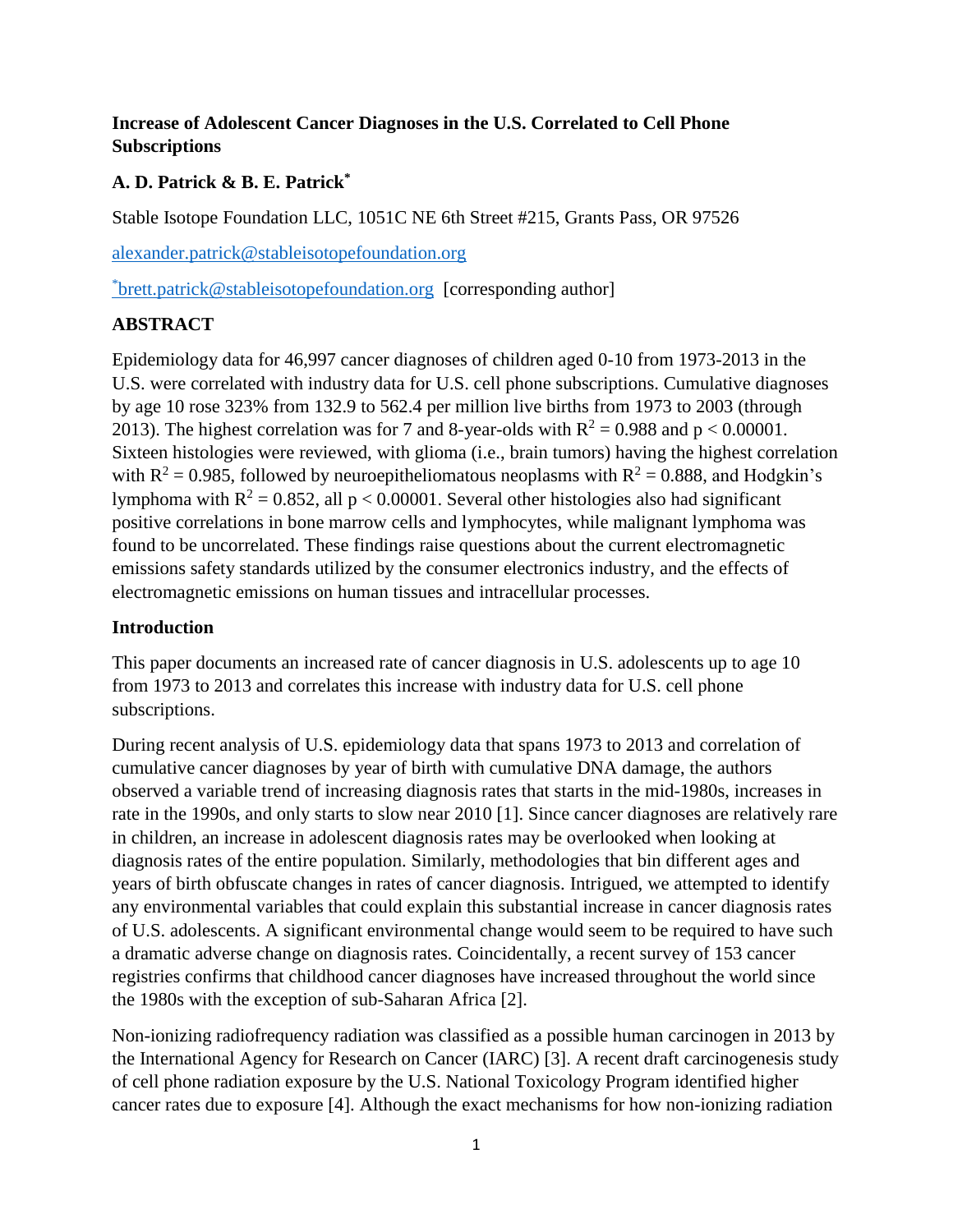can cause cancer are not yet known, a wide frequency range of interaction with DNA has been identified due to fractal antenna characteristics at the molecular level which results in complex reactions [5]. Nitrogen substitution due to Carbon-14 decay in DNA can result in weakened rings in nitrogenous bases, and it is not yet understood how weakened strands are affected by electromagnetic radiation during transcription [6]. Furthermore, if genetic repair mechanisms are affected by electromagnetic radiation, it could result in additional pathogenic mutations.

Several epidemiological studies on adult mobile phone use and cancer have been published, showing both negative and positive associations. Five studies showing no association reported use from 1.8 to 2.8 average years with a follow-up one year later, or use from 3 to 6 years with no follow-up, without allowing for a latency to diagnosis [7,8,9,10,11]. Of three studies showing a positive association, between 3 and 7 years of use was included, and two allowed for 5 years of latency to diagnosis, while one allowed for 10 years [12,13,14]. Regardless of the finding, estimating the actual exposure was a persistent challenge in these studies. While some types of cells are continuously regenerating, such as lymphocytes, other types of cells regenerate at a rate near 10 years, including adipocytes and osteocytes, while glia and neurons do not regenerate, except for a small number of neurons in each hippocampus [15,16,17,18,19]. Some pathogenic damage to these types of cells may only be expressed after a long latency in adults, whereas in children these tissues are all growing relatively rapidly and pathogenic damage may be expressed with less latency. Despite lacking a precise mechanism for causality, any measurable positive association due to exposure will eventually be evident in the population as market saturation occurs.

#### **Results**

Cell phone subscriptions in the U.S. increased from a negligible number prior to 1985 to over 310 million in 2013 (Fig. 1). In 1989, for the first time, more than one million new subscriptions were added per year. By 1996, growth was over ten million subscriptions per year. Growth of nearly twenty million subscriptions per year occurred between 2000 and 2007, peaked at 25.9 million in 2006. Having exceeded 300 million subscriptions in 2012, growth slowed to under ten million subscriptions per year for the first time since 1996. However, market growth was still over five million subscriptions per year in 2013.

During this period, there was a substantial increase of cancer diagnosis rates in adolescents (Fig. 2), increasing from 132.9 diagnoses per million live births in 1973 by the age of ten (i.e., through 1983), to 562.4 diagnoses per million live births in 2003 by the age of ten (i.e., through 2013). This represents an overall 323% increase of diagnosis rates. By 1985, the diagnosis rate increased 29% to 167.9. In four short years, by 1989 the diagnosis rate had increased to 68% to 223.5. Over the next ten years, through 1999, the rate increased nearly 23% per year, to 543.3. The rate of increase appears to slow after 2000, rising to 562.4 in 2003 (for diagnoses in tenyear-olds through 2013). This trend of a gradual rise, rapid rise, and then slowing increase appears to be similar when comparing Figs. 1 and 2.

The correlation between the increase of cumulative diagnoses of cancer in adolescents for each year of birth 1973-2013 and year of age up to ten with the increase in U.S. cell phone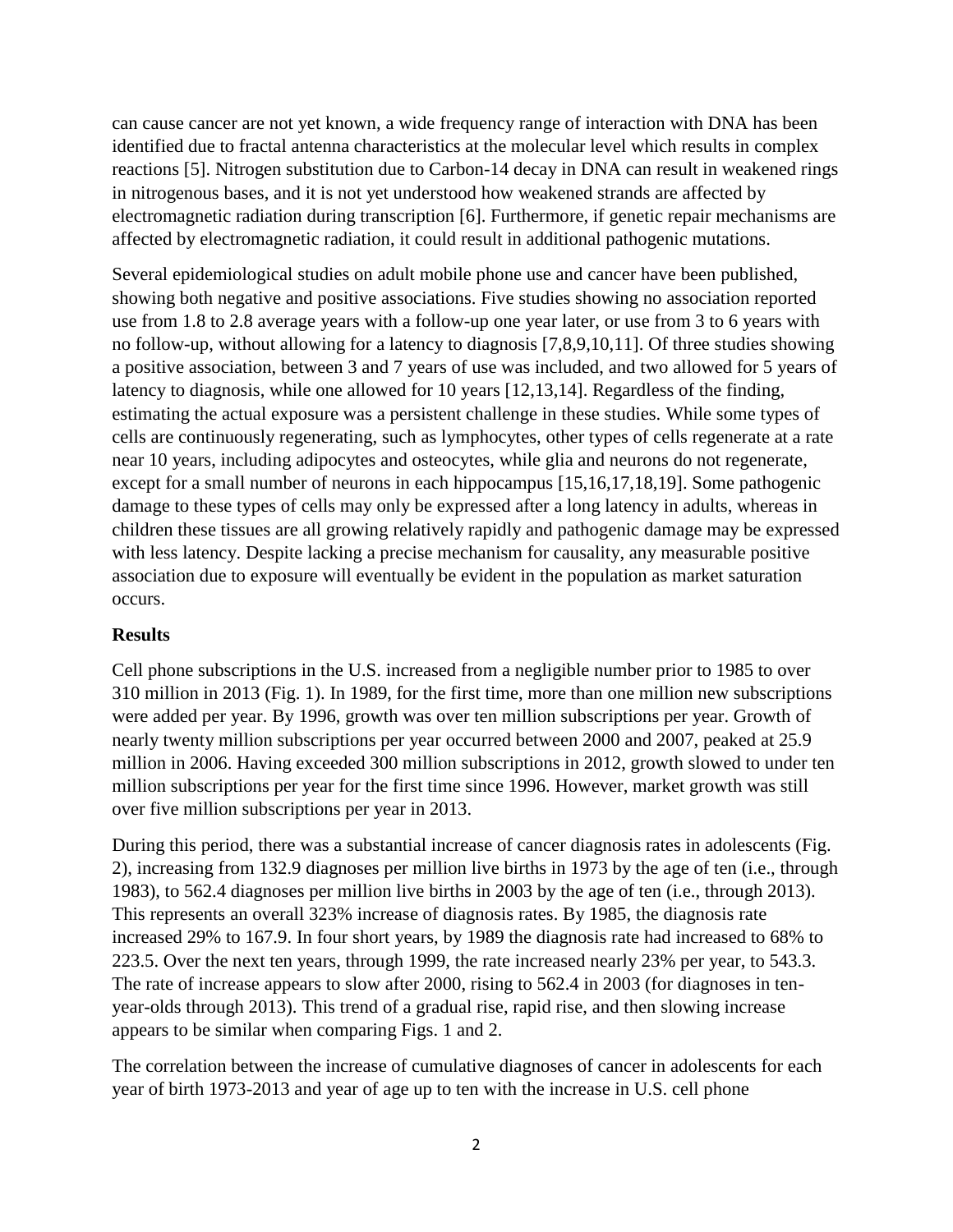subscriptions are provided in Tab. 1. The increase in diagnosis rates for each age group is highly correlated with U.S. cell phone subscriptions, with  $R^2 \ge 0.836$  for ages 0 and 1, and  $R^2 \ge 0.970$ for age 5 through 10, with a peak of  $R^2 = 0.988$  for ages 7 and 8, all with p < 0.00001. This correlation for ten-year-olds is illustrated on Fig. 3. (See Extended Data Table 3 for more detail.)

The correlation between the increase of cumulative diagnoses by histology in adolescents for each year of birth 1973-2003 and up to the age of ten (i.e., through 2013) with the increase in U.S. cell phone subscriptions are provided in Tab. 2. The increase of diagnosis rates by histology were also in several cases highly correlated with U.S. cell phone subscriptions, peaking with glioma (brain tumors) with  $R^2 = 0.985$  and  $p < 0.00001$ , based on 7,176 diagnoses. Also, very highly correlated were neuroepitheliomatous neoplasms with  $R^2 = 0.888$ , from 4,027 diagnoses, followed by Hodgkin's lymphoma with  $R^2 = 0.860$  (both  $p < 0.00001$ ), from 699 diagnoses. These high correlations of glioma and Hodgkin's lymphoma are illustrated on Fig. 4 and 5. (See Extended Data Tables  $4 \& 5$  for more detail.) Four other histologies also had substantive high correlations better than  $R^2 \ge 0.753$  and  $p \le 0.00001$  (i.e., osseous and chondromatous neoplasms, miscellaneous bone tumors, mature B-cell lymphoma, and T & NK-cell lymphoma). Positive correlations were also found with five other histologies, with  $R^2 > 0.521$  and  $p \le 0.0024$  (i.e., liposarcoma, precursor cell lymphoblastic lymphoma, meningioma, nerve sheath tumors, and angiosarcoma). Too few diagnoses of giant cell tumors, odontogenic tumors, and hepatocellular carcinoma were found for substantive correlations (i.e.,  $p \ge 0.1$ ). Based on 215 diagnoses, malignant lymphoma was not correlated with U.S. cell phone subscriptions ( $p = 0.0235$ ).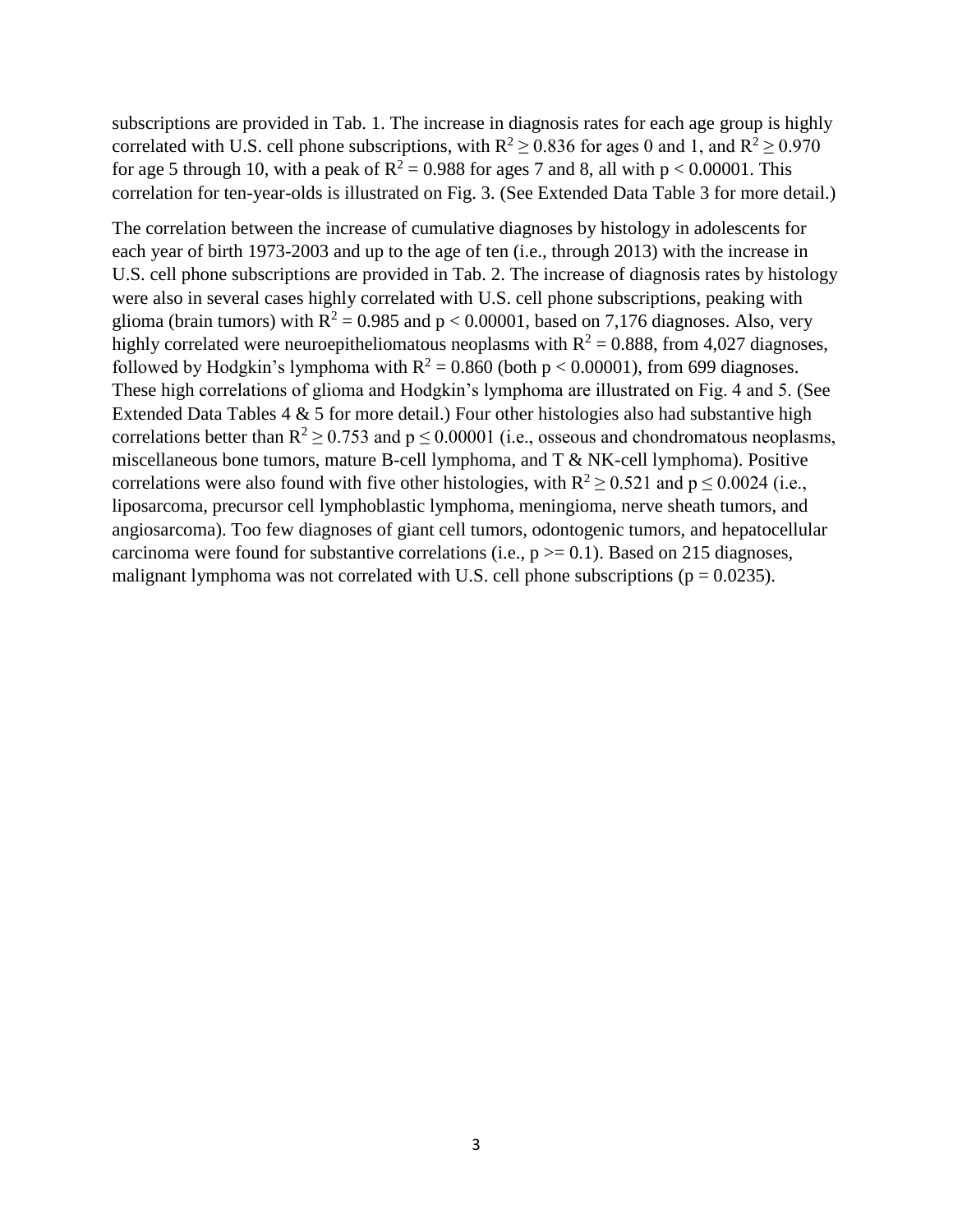| <b>Diagnoses</b> | <b>Birth</b><br>Age<br>Years | # Years   | Correlation w/ U.S.<br>cell phone subscriptions |       |       |        |
|------------------|------------------------------|-----------|-------------------------------------------------|-------|-------|--------|
|                  |                              |           |                                                 | R     |       | р      |
| 6,665            | 0                            | 1973-2013 | 40                                              | 0.914 | 13.89 | 0.0000 |
| 12,289           | 1                            | 1973-2012 | 39                                              | 0.932 | 15.66 | 0.0000 |
| 18,031           | 2                            | 1973-2011 | 38                                              | 0.954 | 19.07 | 0.0000 |
| 22.843           | 3                            | 1973-2010 | 37                                              | 0.968 | 22.69 | 0.0000 |
| 26,404           | 4                            | 1973-2009 | 36                                              | 0.976 | 26.09 | 0.0000 |
| 28,825           | 5                            | 1973-2008 | 35                                              | 0.985 | 32.73 | 0.0000 |
| 30,482           | 6                            | 1973-2007 | 34                                              | 0.991 | 41.50 | 0.0000 |
| 31.664           | 7                            | 1973-2006 | 33                                              | 0.994 | 50.30 | 0.0000 |
| 32,517           | 8                            | 1973-2005 | 32                                              | 0.994 | 50.61 | 0.0000 |
| 33,263           | 9                            | 1973-2004 | 31                                              | 0.992 | 42.20 | 0.0000 |
| 34.042           | 10                           | 1973-2003 | 30                                              | 0.989 | 35.04 | 0.0000 |

**Table 1: Increase of cumulative diagnoses in U.S. correlated with U.S. cell phone subscriptions 1973-2013**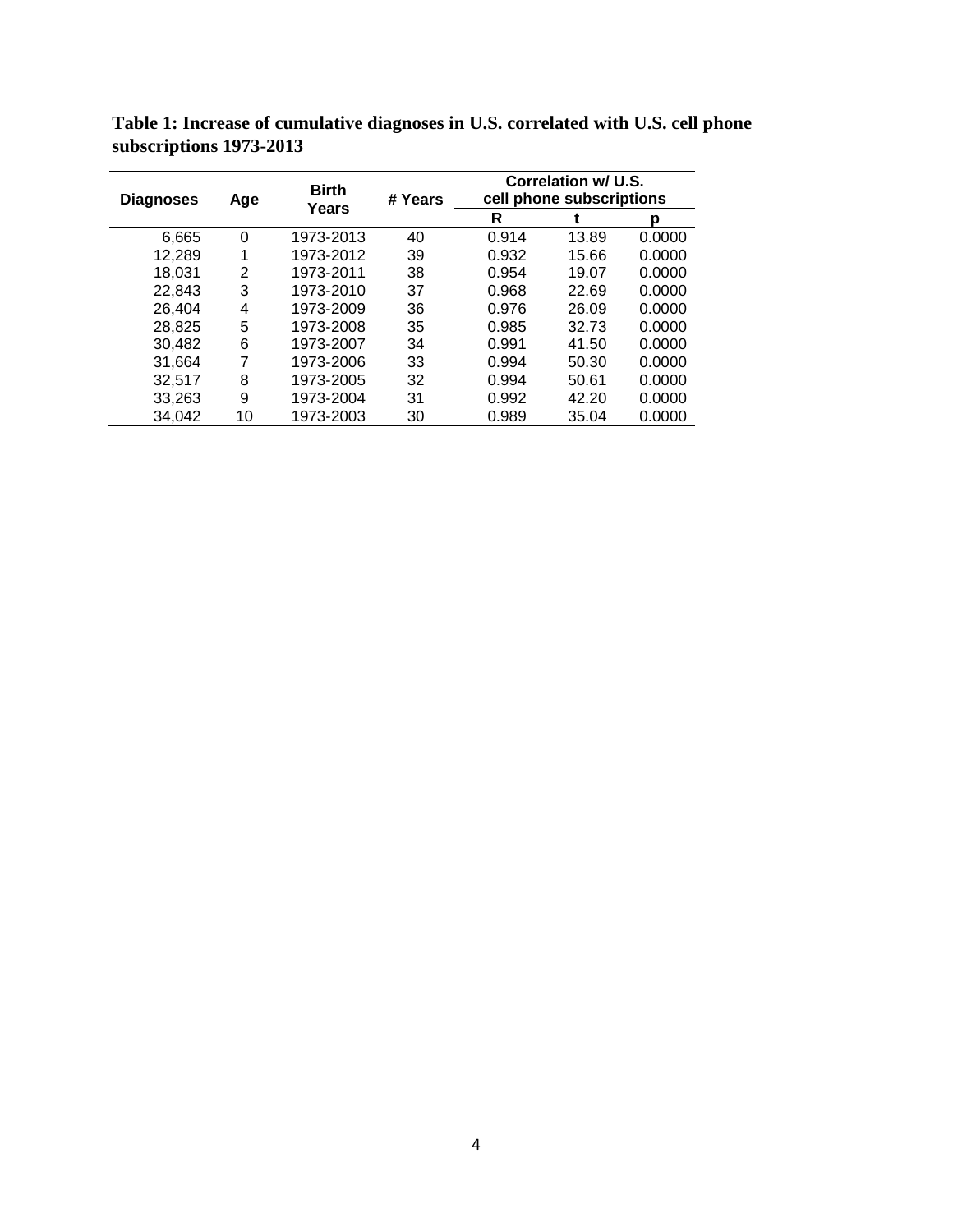|  | Table 2: Increase of cumulative diagnoses in U.S. by histology by age ten correlated with |  |  |
|--|-------------------------------------------------------------------------------------------|--|--|
|  | U.S. cell phone subscriptions 1973-2013                                                   |  |  |

|                                   |                                       |                  | Correlation w/ U.S.      |         |        |
|-----------------------------------|---------------------------------------|------------------|--------------------------|---------|--------|
| <b>Tissue</b>                     | <b>Histology</b>                      | <b>Diagnoses</b> | cell phone subscriptions |         |        |
|                                   |                                       |                  | R                        |         | р      |
| Adipocytes                        | Liposarcoma                           | 30               | 0.722                    | 3.76    | 0.0024 |
|                                   | Osseous and Chondromatous Neoplasms   | 541              | 0.868                    | 9.39    | 0.0000 |
| <b>Bone Marrow Cells</b>          | Giant Cell Tumor                      | 3                | 0.372                    | 0.40    | 0.7570 |
|                                   | Miscellaneous Bone Tumors             | 409              | 0.875                    | 9.73    | 0.0000 |
|                                   | <b>Odontogenic Tumors</b>             | 4                | 0.113                    | 0.16    | 0.8866 |
| Hepatocytes                       | Hepatocellular Carcinoma              | 10               | 0.493                    | 1.50    | 0.1777 |
|                                   | Malignant Lymphoma                    | 215              | $-0.406$                 | $-2.39$ | 0.0235 |
|                                   | Hodgkin's Lymphoma                    | 699              | 0.927                    | 13.34   | 0.0000 |
| Lymphocytes                       | Mature B-Cell Lymphoma                | 820              | 0.923                    | 12.90   | 0.0000 |
|                                   | Precursor Cell Lymphoblastic Lymphoma | 432              | 0.863                    | 9.22    | 0.0000 |
|                                   | T & NK-Cell Lymphoma                  | 226              | 0.913                    | 10.28   | 0.0000 |
|                                   | Glioma                                | 7176             | 0.992                    | 43.55   | 0.0000 |
| Neurons & Glia                    | Meningioma                            | 54               | 0.803                    | 4.86    | 0.0003 |
|                                   | <b>Nerve Sheath Tumors</b>            | 249              | 0.856                    | 7.94    | 0.0000 |
|                                   | Neuroepitheliomatous Neoplasms        | 4027             | 0.942                    | 15.17   | 0.0000 |
| <b>Vascular Endothelial Cells</b> | Angiosarcoma                          | 93               | 0.838                    | 7.36    | 0.0000 |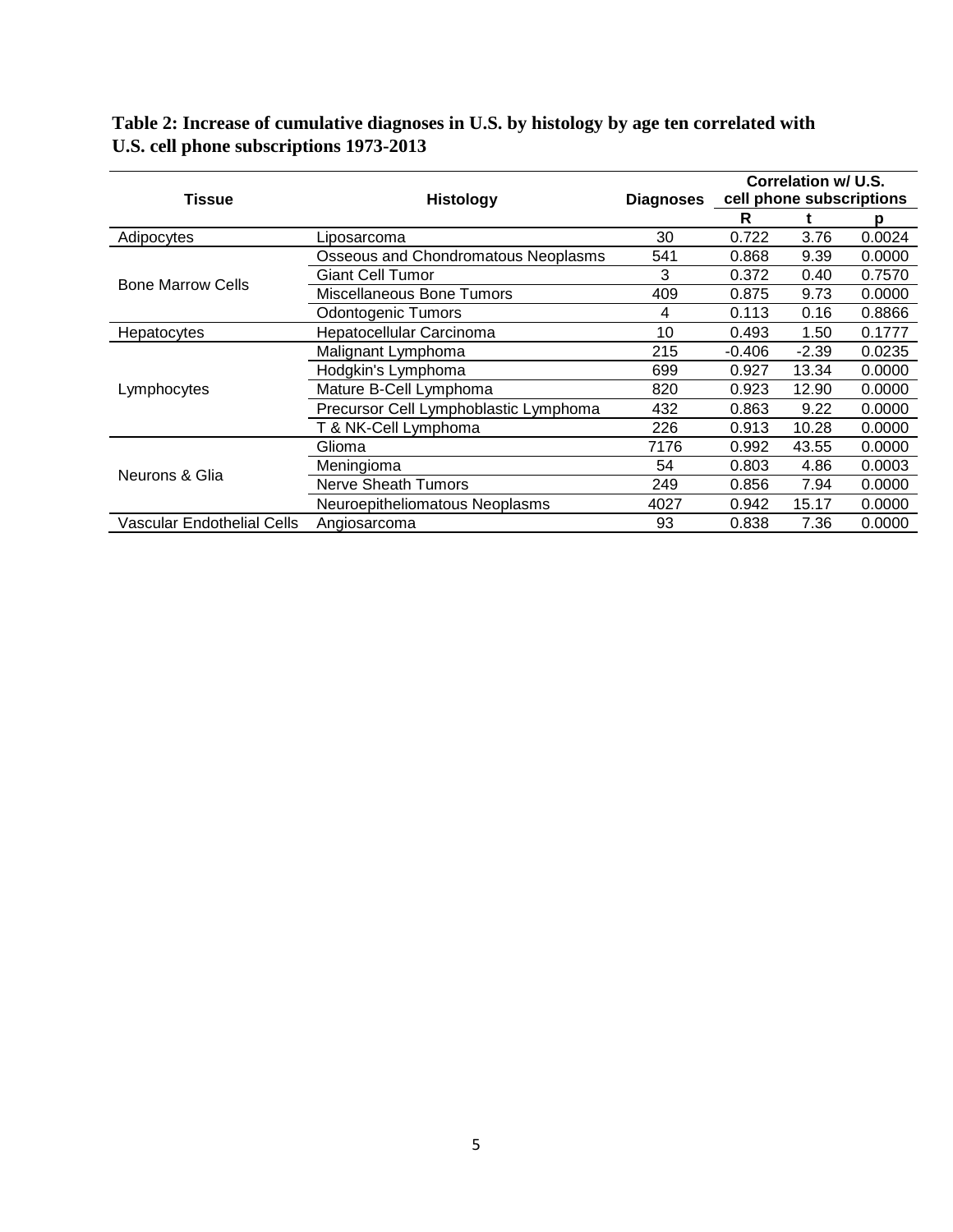## **Figure 1: U.S. cell phone subscriptions 1983-2013**

Industry statistics indicate the number of U.S. cell phone subscriptions increased from 340 thousand in 1985 to over 310 million in 2013.

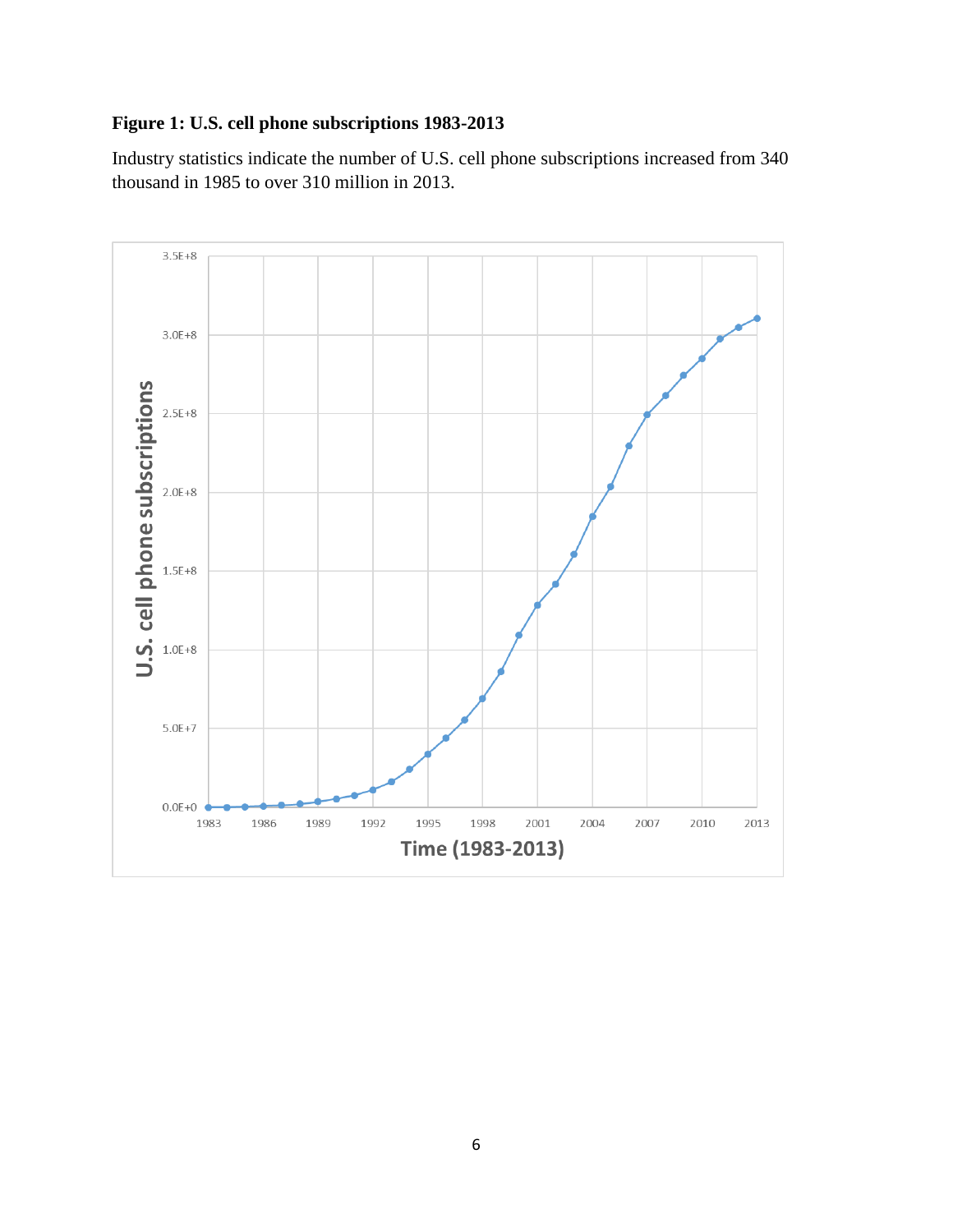## **Figure 2: Increase of cancer diagnoses by the age of ten in the U.S.**

Diagnoses of cancer in the U.S. per year of birth by the age of 10 increased from 132.9 to 562.4 per million live births from 1973 to 2003.

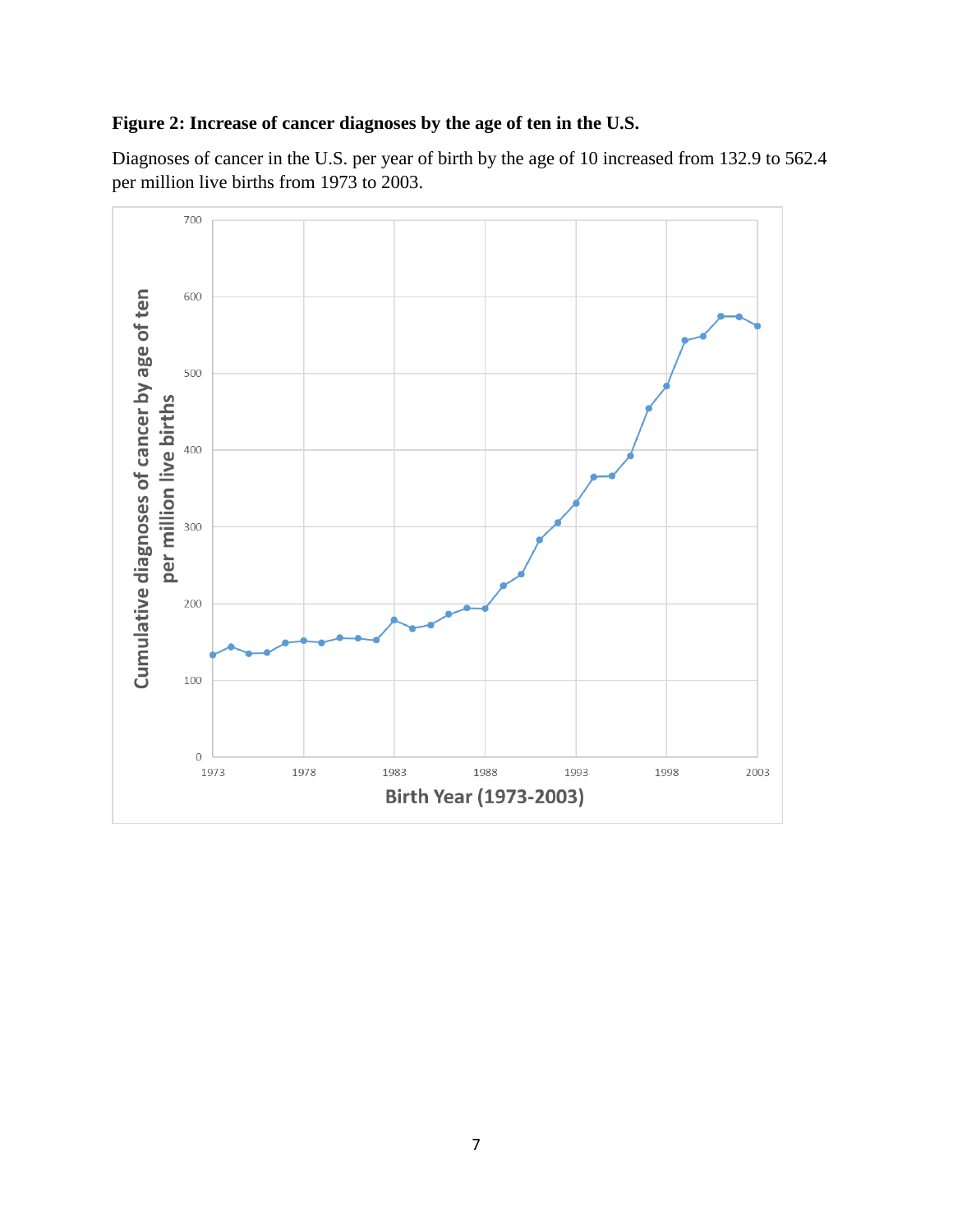## **Figure 3: Cancer diagnoses by the age of ten correlated with U.S. cell phone subscriptions**

Diagnoses of cancer in the U.S. per year of birth (1973-2003) by the age of 10 correlated with U.S. cell phone subscriptions.

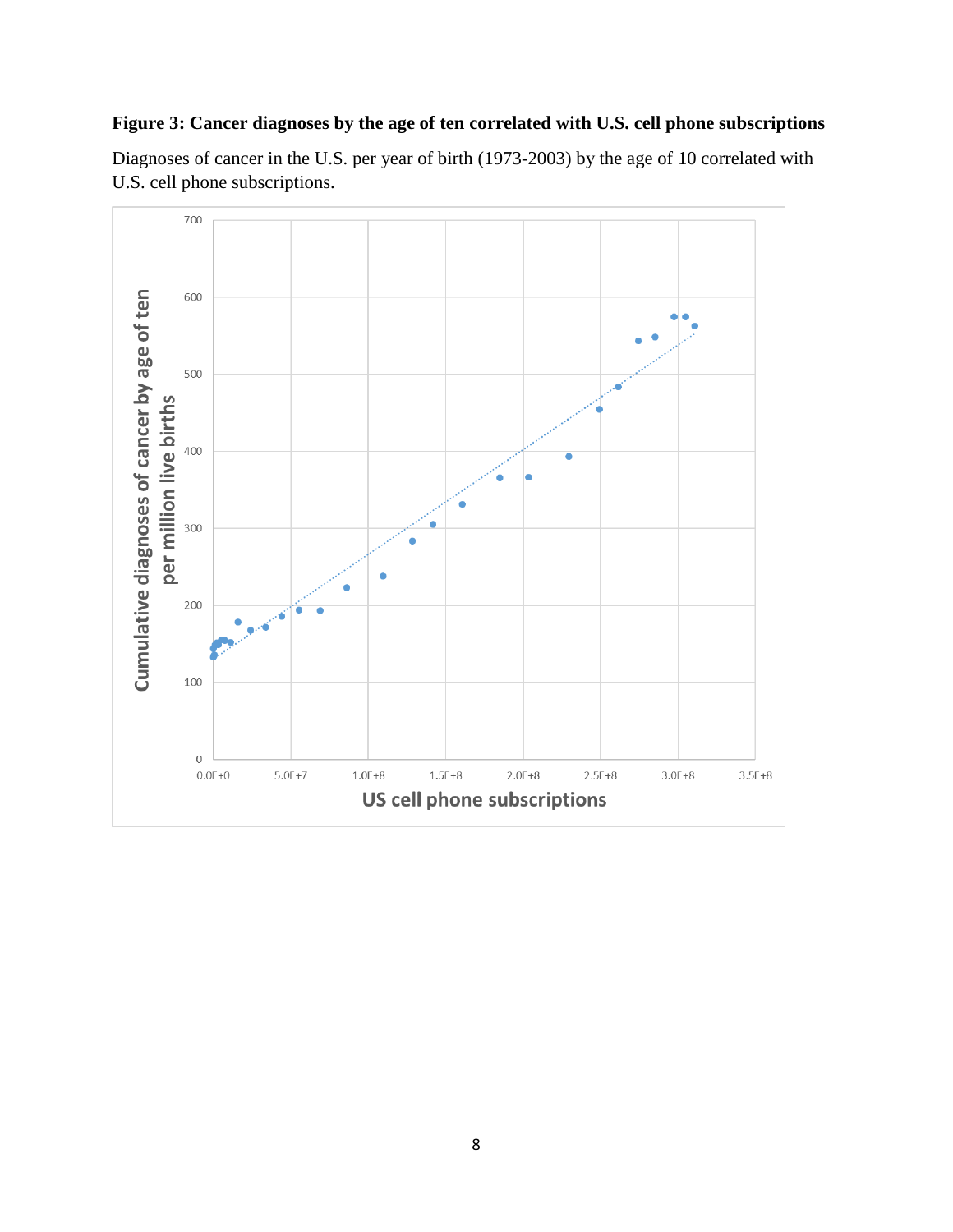### **Figure 4: Glioma diagnoses by age of ten correlated with U.S. cell phone subscriptions**

Diagnoses of glioma in the U.S. per year of birth (1973-2003) by the age of 10 correlated with U.S. cell phone subscriptions.

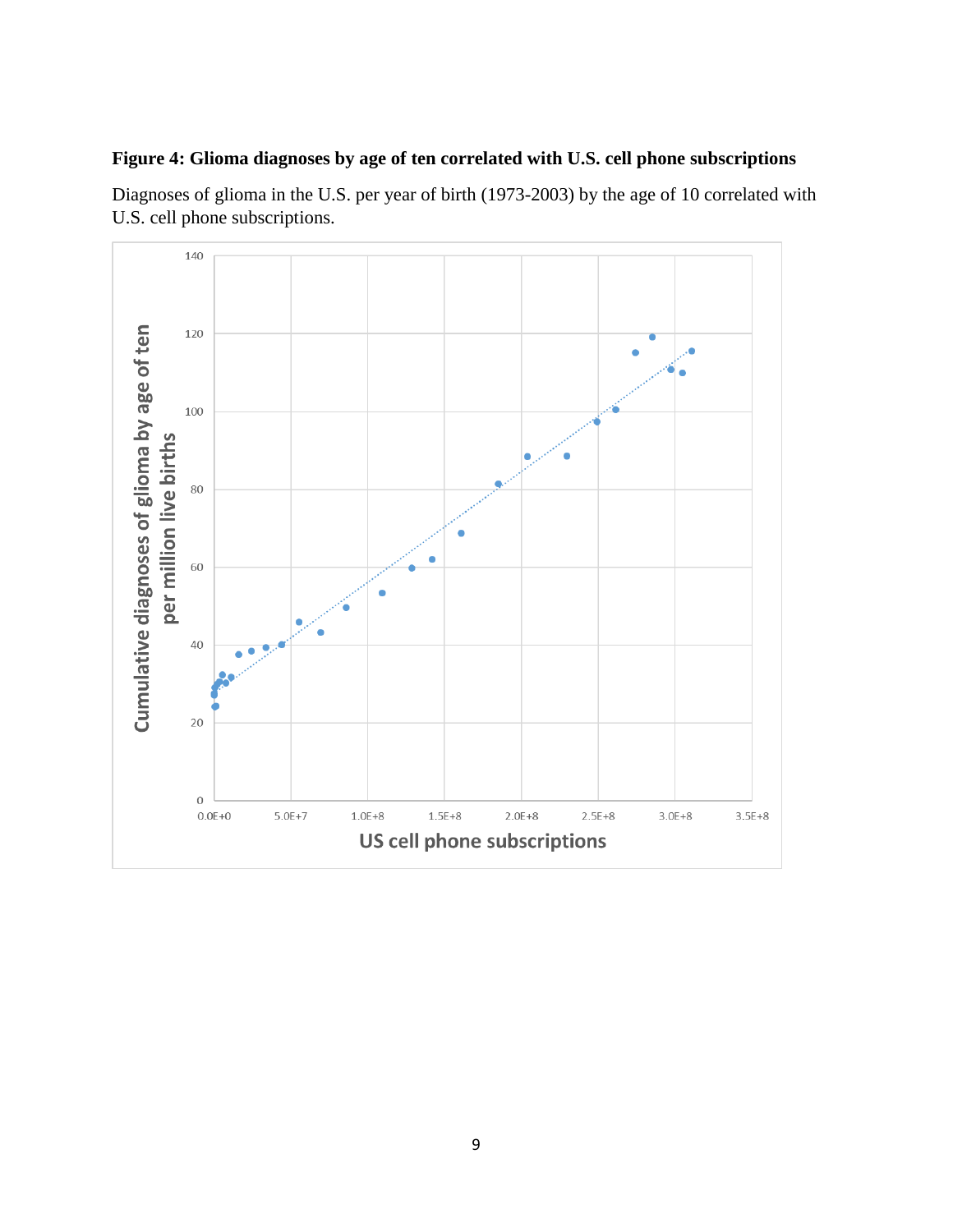## **Figure 5: Hodgkin's leukemia diagnoses by age of ten correlated with U.S. cell phone subscriptions**



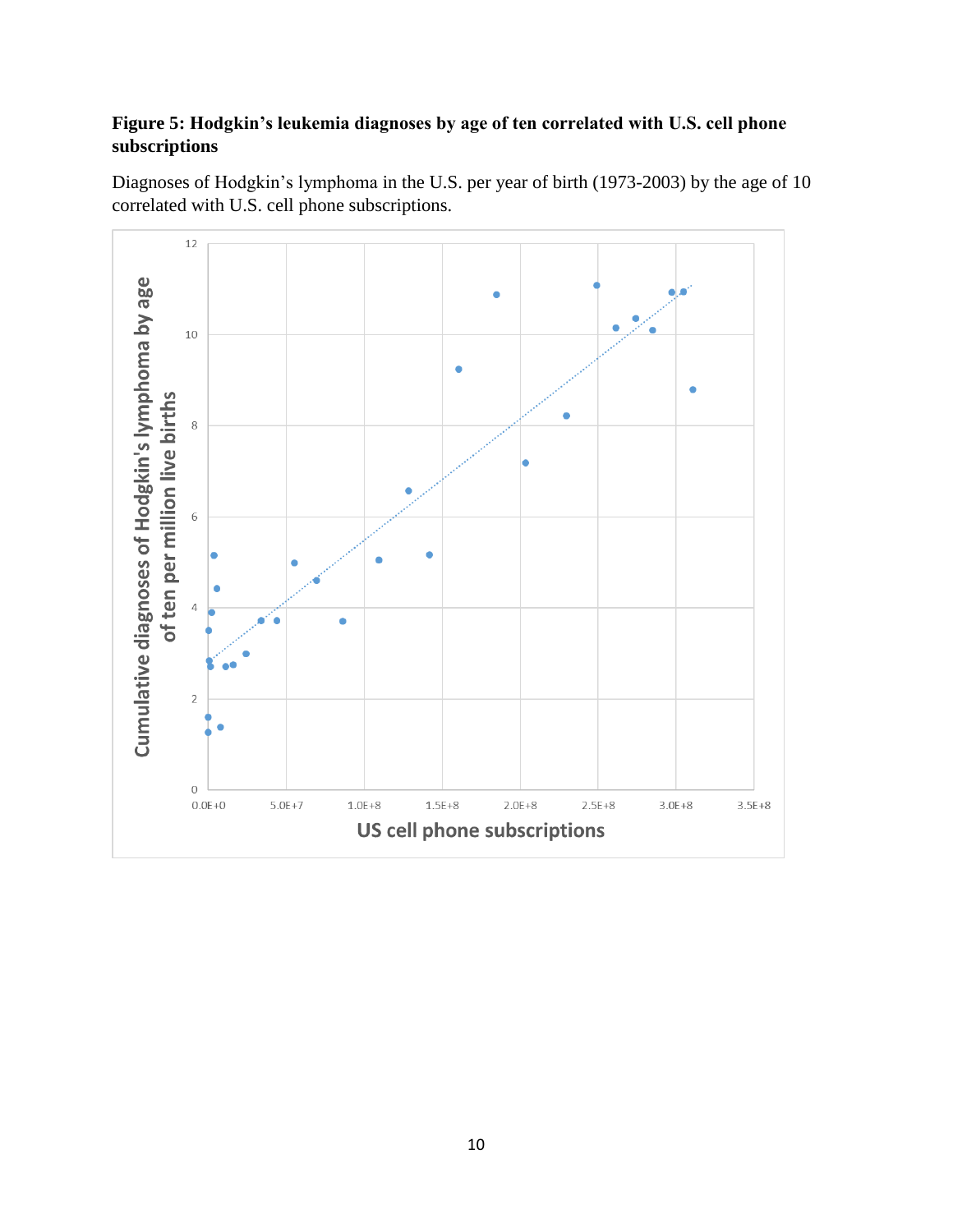#### **Discussion**

The dramatic rise in cancer diagnosis rates in adolescents represents an unexpected major public health challenge. If wireless cellular technology is not causal in this increase, then it is urgent that the actual causal agent(s) be identified. Any such environmental agent(s) would be expected to demonstrate a higher correlation than those observed in Tab. 1 from 1973 to 2013, e.g., higher than  $R^2 = 0.988$  for cumulative cancer diagnoses up to ages 7 and 8, with  $p < 0.00001$ , and in Tab. 2, e.g., higher than  $R^2 = 0.985$  for gliomas up to age 10, also with  $p < 0.00001$ . Any such agent(s) would require a trend that matches the growth rate of U.S. cell phone subscriptions, to align temporally with the observed increase of cancer diagnosis rates.

Due to the urgency of these findings, an initial attempt was made to validate these correlations with data from other nations. Publicly available epidemiology data for cancer diagnoses from Australia, Canada, and the United Kingdom were examined and although diagnosis rates were found to be increasing, the data was binned by ranges of ages, which does not permit inclusion or a direct comparison to Tabs. 1 or 2. Access to detailed case data would permit cumulative diagnoses by age to be calculated for each year of birth, as required for either an expanded scope or a direct comparison. The New Zealand Ministry of Health generously provided all the data required for a direct comparison, however, the correlations found were not substantive (e.g.,  $p$ ) 0.2) due to the low population and number of diagnoses.

Some relevant factors have changed over the temporal scope of the correlations. Improvements in health care and diagnostic methods including medical imaging over the last few decades may account for some increased diagnosis rates. However, the increased diagnosis rate of Hodgkin's lymphoma in U.S. adolescents does not fit this interpretation, because it has been easily detected without these newer technologies (see Extended Data Table 5). Cellular technology has also changed from analog to digital phones, with frequencies generally increasing from 850 MHz to include 1900 MHz, with differing power outputs. With the introduction of smartphones, frequent data transmissions can occur even when no voice call is active. The cellular subscription data that was utilized does not detail the various types of modulations or peak power outputs of the subscribers' devices. Although these factors are acknowledged to introduce additional variables over time, analysis of these are outside the scope of this paper.

Changes in immigration rates can also vary diagnosis rates based on live birth vital statistics. Annual reports of immigration statistics from both the U.S. Census Bureau and U.S. Department of Homeland Security (DHS) bin immigration data by ranges of ages, which does not permit adjustment of population totals by live births per year with foreign-born totals by year of birth and age as required for correlation with cumulative diagnoses per year of birth as detailed in epidemiological case data [20,21]. For instance, in 2013 there were 79,953 lawful permanent residents admitted to the U.S. from the age of 0 to 9, which is equivalent to 2.0% of the live births in 2013. However, the foreign-born population of 10-year-olds in the U.S. would need to exceed the native-born population by 323% in 2013 for cancer diagnosis rates to remain unchanged in Fig. 2. While including foreign births of immigrants would refine the quantitative results reported here, the qualitative results would remain unchanged. A Freedom of Information Act request was submitted to the U.S. DHS for the data required from 1973 to 2013 to adjust the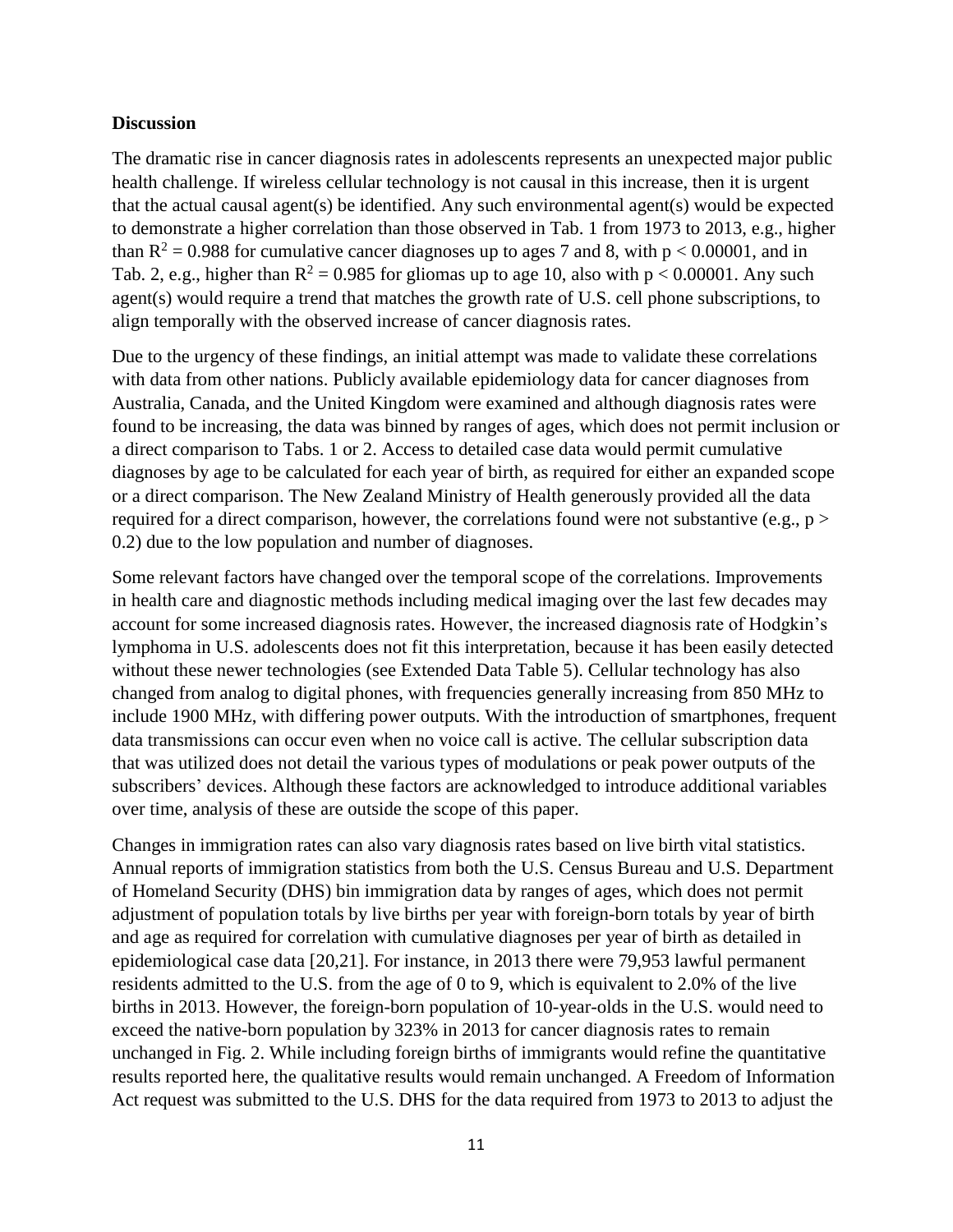population model from per million live births to per million, but these requests can take several to many months, and the requested data was not provided by the time of this submission. If approved, future analysis could include U.S. immigration data.

The high correlation of U.S. cell phone subscriptions with a dramatic increase of adolescent cancer diagnosis rates brings into question the current electromagnetic emissions safety standards utilized by the consumer electronics industry. Unfortunately, the effects of electromagnetic emissions on human tissues and intracellular processes are not fully understood. Although the transmission energies utilized are thought to be insufficient to cause ionization of bonds in organic tissues, any interference with genome repair mechanisms, or possibly other operations during transcription (e.g., where nitrogenous bases have been weakened by prior damage), may be sufficient to introduce additional pathogenic mutations in human DNA. Adolescents have large portions of tissues that are growing and cells that are undergoing mitosis at any given time, and may be more susceptible to some environmental pathogens, unlike adults that have relatively static populations of some tissues (e.g., neurons and glia) and slow regenerative rates for others (e.g., adipocytes). Until the processes involved are better understood, it would be prudent to consider establishing public safety guidelines that minimize electromagnetic emissions exposure, especially to pregnant women and adolescents. This adversity also presents an opportunity for the consumer electronics industry to develop safer wireless transmission technologies utilizing different frequencies or portions of the electromagnetic spectrum with reduced transmission energies and potentially different geometries for geographically distributed cellular areas. In fact, many of the currently utilized technical standards and protocols could be readily adapted to different waveforms and/or frequencies.

### **Methodology**

Epidemiology data from the National Cancer Institute was utilized for the U.S. population from 1973 to 2013 [1]. This clinical data has birth and diagnosis dates temporally truncated to the year to protect the identity of individuals, which precludes sub-annual analysis. Live birth totals for males and females in the U.S. were utilized from vital statistics reports for each year from 1973 through 2013 to provide a population model for clinical data [22,23,24,25]. (See Extended Data Table 1.)

U.S. cell phone subscription totals were obtained from the Cellular Telephone Industry Association (CTIA) industry statistics for 1985-1999, and from the International Telecommunications Union Development Sector (ITU-D) for 2000-2013 [26,27]. Subscription data for 1984 and earlier was not found but assumed to be less than the total for 1985, and was therefore rounded to zero (i.e., the nearest million subscriptions). (See Extended Data Table 2.)

Cumulative diagnoses of cancer were calculated for each year of birth from 1973 to 2013 for each year of age up to ten. Live birth totals from vital statistics were utilized to calculate diagnoses rates per million live births. (See Extended Data Table 3.) Cumulative diagnoses of cancer for each year of birth and year of age up to ten were then correlated with U.S. cell phone subscriptions. When using cumulative diagnoses per year of birth, the number of data points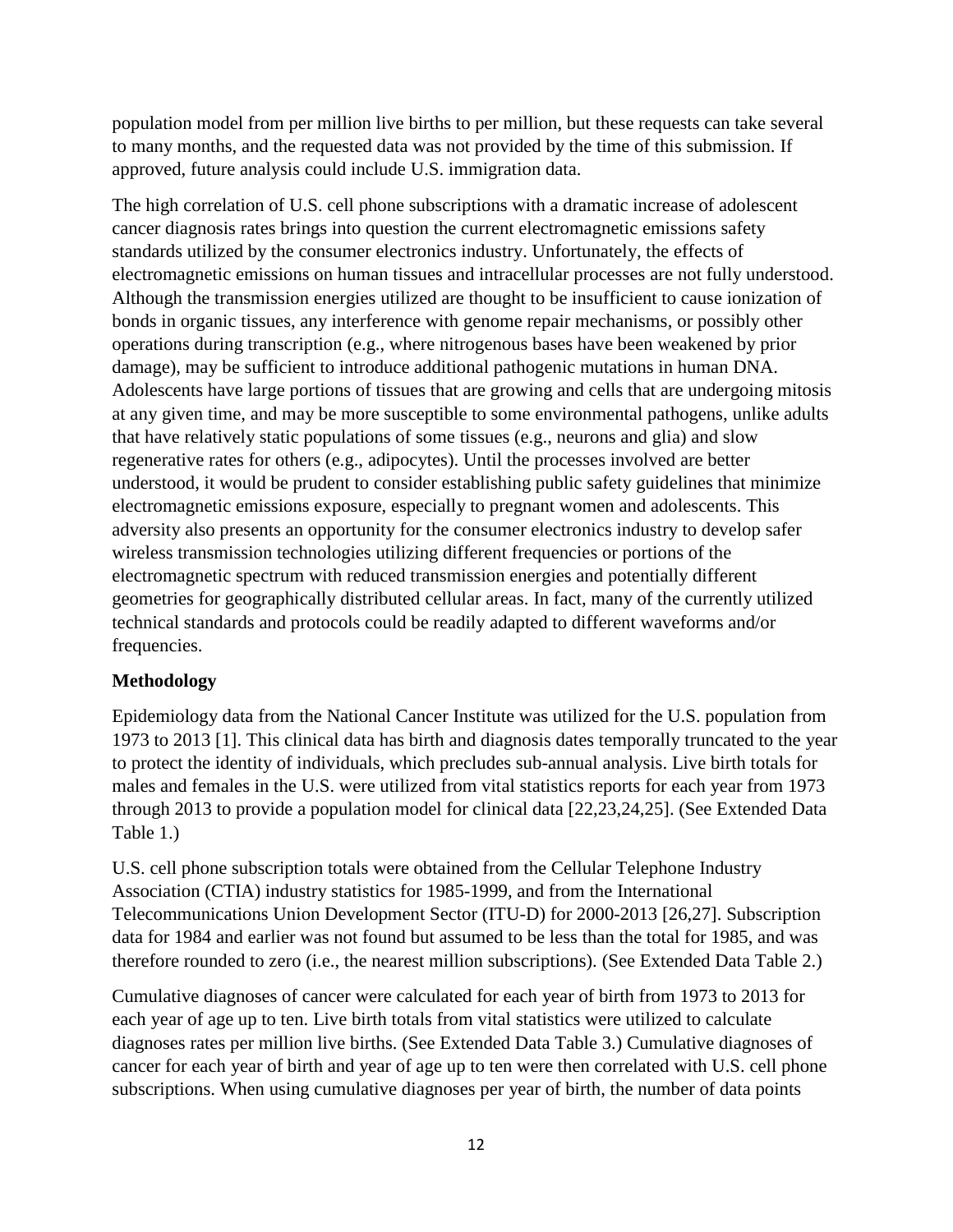available for correlation can be less than the total number of diagnoses when multiple diagnoses occur at the same age for patients born in the same year.

Histologies were selected for review representing several tissue types including adipocytes, bone marrow cells, hepatocytes, lymphocytes, neurons & glia, and vascular endothelial cells. Cumulative diagnoses of these histologies, including liposarcoma, osseous and chondromatous neoplasms, giant cell tumors, miscellaneous bone tumors, odontogenic tumors, hepatocellular carcinoma, malignant lymphoma, Hodgkin's lymphoma, mature B-cell lymphoma, precursor cell lymphoblastic lymphoma, T & NK-cell lymphoma, glioma, meningioma, nerve sheath tumors, neuroepitheliomatous neoplasms, and angiosarcoma, were calculated for each year of birth from 1973 to 2003 through the age of ten. Vital statistics were utilized to calculate diagnoses rates per million live births. Cumulative diagnoses of each histology for each year of birth through the age of ten were then correlated with U.S. cell phone subscriptions.

### **References:**

[1] Surveillance, Epidemiology, and End Results (SEER) Program Research Data (1973-2013), National Cancer Institute, DCCPS, Surveillance Research Program, Surveillance Systems Branch, released April 2016, based on the November 2015 submission.

[2] Steliarova-Foucher, E, et al., International incidence of childhood cancer, 2001-10: a population-based registry study, *The Lancet Oncology* (2017). [3] International Agency for Research on Cancer (IARC), 2013. Non-Ionizing Radiation, Part 2: Radiofrequency Electromagnetic Fields. IARC Monogr Eval Carcinog Risk Hum 102.

[4] Report of partial Findings from the National Toxicology Program Carcinogenesis Studies of Cell Phone Radiofrequency Radiation in Hsd: Sprague Dawley® SD rats (Whole Body Exposure), U.S. National Toxicology Program, 19 May 2016.

[5] Blank, M., & Goodman, R., DNA is a fractal antenna in electromagnetic fields, *Int J Radiat Biol* **87(4)**:409-15 (2011).

[6] Sassi, M, et al., Carbon-14 decay as a source of non-canonical bases in DNA, *Biochimica et Biophysica Acta* **1840** 526–534 (2014).

[7] Rothman, K. J., et al., Overall mortality of cellular telephone customers, *Epidemiology* **7**:303–5 (1996).

[8] Dreyer, N. A., Loughlin, J. E., & Rothman K. J., Cause-specific mortality in cellular telephone users, *JAMA* **282**:1814–16 (1999).

[9] Muscat, J. E., et al., Handheld cellular telephone use and risk of brain cancer, *JAMA* **284**:3001–7 (2000).

[10] Inskip, P. D., et al., Cellular-telephone use and brain tumors, *N Engl J Med* **344**:79–86 (2001).

[11] Muscat, J. E., et al., Handheld cellular telephones and the risk of acoustic neuroma, *Neurology* **58**:1304–6 (2002).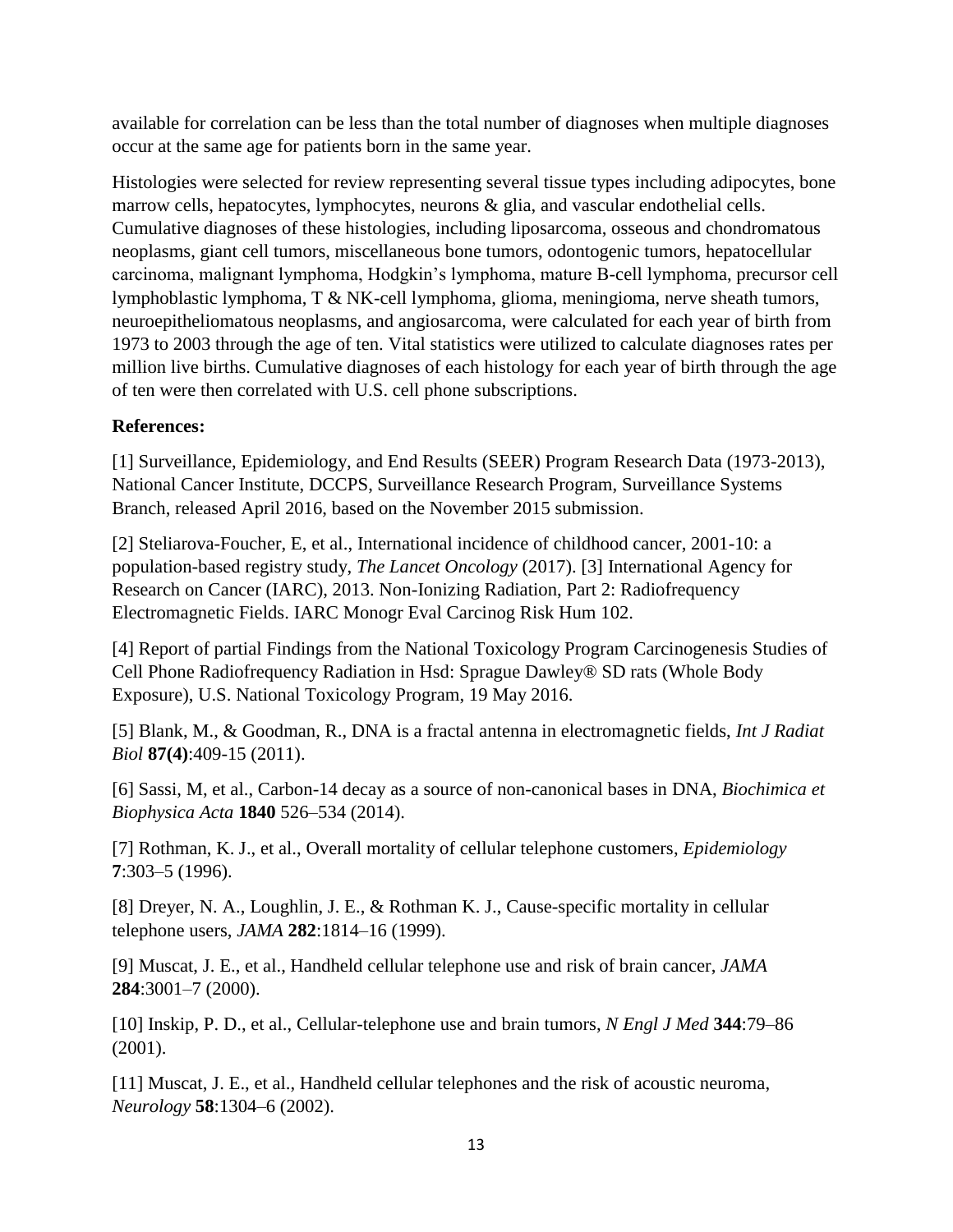[12] Hardell, L., et al., Use of cellular telephones and the risk for brain tumors: a case-control study, *Int J Oncol* **15**:113-16 (1999).

[13] Hardell, L., et al., Cellular and cordless telephones and the risk of brain tumors, *Eur J Cancer Prev* **11**:377-86 (2002).

[14] Stang, A., et al., The possible role of radiofrequency radiation in the development of uveal melanoma, *Epidemiology* **12**:7-12 (2001).

[15] Michie, C. A., et. al., Lifespan of human lymphocyte subsets defined by CD45 isoforms, *Nature* **360**:264-265 (1992).

[16] Spalding, K. L., et. al., Dynamics of hippocampal neurogenesis in adult humans, *Cell* **153(6)**, 1219-1227 (2013).

[17] Spalding, K. L., et. al., Dynamics of fat cell turnover in humans, *Nature* **453(7196)**:783-7 (2008).

[18] Interino, T., et. al., Physiological basis of bone regeneration I. Histology and physiology of bone tissue, *Med Oral Patol Oral Cir Bucal* **11**:E47-52 (2006).

[19] Manolagas, S. C., Birth and death of bone cells: basic regulatory mechanisms and implications for the pathogenesis and treatment of osteoporosis, *Endocrine Reviews* **21(2)**  (2011).

[20] United States Department of Homeland Security. *Yearbook of Immigration Statistics: 2013*. Washington, D.C.: U.S. Department of Homeland Security, Office of Immigration Statistics, 2014.

[21] United States Census Bureau. Current Population Survey - 2013 Detailed Tables, https://www.census.gov/data/tables/2013/demo/foreign-born/cps-2013.html Date accessed: 30/05/2017 (2014)

[22] National Vital Statistics Reports, Vol 47, Number 18, Births: Final Data for 1997, dated 29 Apr. 1999, by Stephanie J. Ventura, et. al., US Dept. of Health & Human Services, CDC and Prevention, National Center for Health Statistics, National Vital Statistics System.

[23] National Vital Statistics Reports, Vol 53, Number 10, Trend Analysis of the Sex Ratio at Birth in the United States, dated 14 June 2005, by T.S. Matthews and Brady E. Hamilton, US Dept. of Health & Human Services, CDC and Prevention, National Center for Health Statistics, National Vital Statistics System.

[24] National Vital Statistics Reports, Vol 57, Number 7, Births: Final Data for 2006, dated 7 Jan. 2009, by Joyce A. Martin, et. al., US Dept. of Health & Human Services, CDC and Prevention, National Center for Health Statistics, National Vital Statistics System.

[25] National Vital Statistics Reports, Vol 64, Number 1, Births: Final Data for 2013, dated 15 Jan. 2015, by Joyce A. Martin, et. al., US Dept. of Health & Human Services, CDC and Prevention, National Center for Health Statistics, National Vital Statistics System.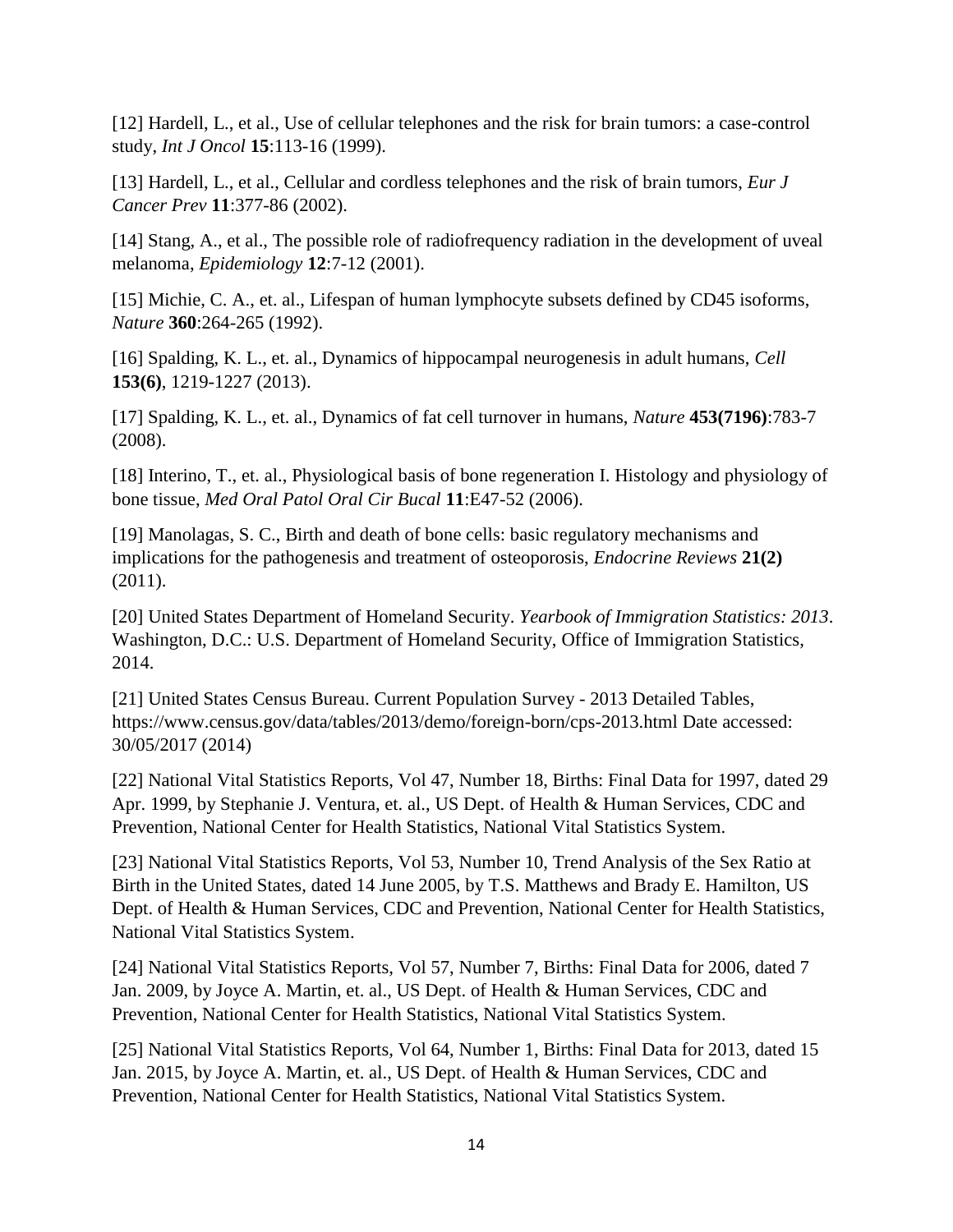[26] Cellular Telephone Industry Association (CTIA) Industry Statistics for 1985-1999, https://www.ctia.org/ Date accessed: 30/05/2017 (2009).

[27] 2000-2013, International Telecommunications Union Development Sector (ITU-D) Industry Statistics for 2000-2013, http://www.itu.int/en/ITU-D/Statistics/Pages/stat/default.aspx Data accessed: 30/05/2017 (2016).

### **Acknowledgements**

Special thanks to all our family members and colleagues for their support. Thanks to Mr. Chris Lewis at the New Zealand Ministry of Health.

### **Author Contributions**

Both authors contributed to data collection, analysis, and writing of this report.

## **Competing Financial Interests**

The authors declare no competing financial interests.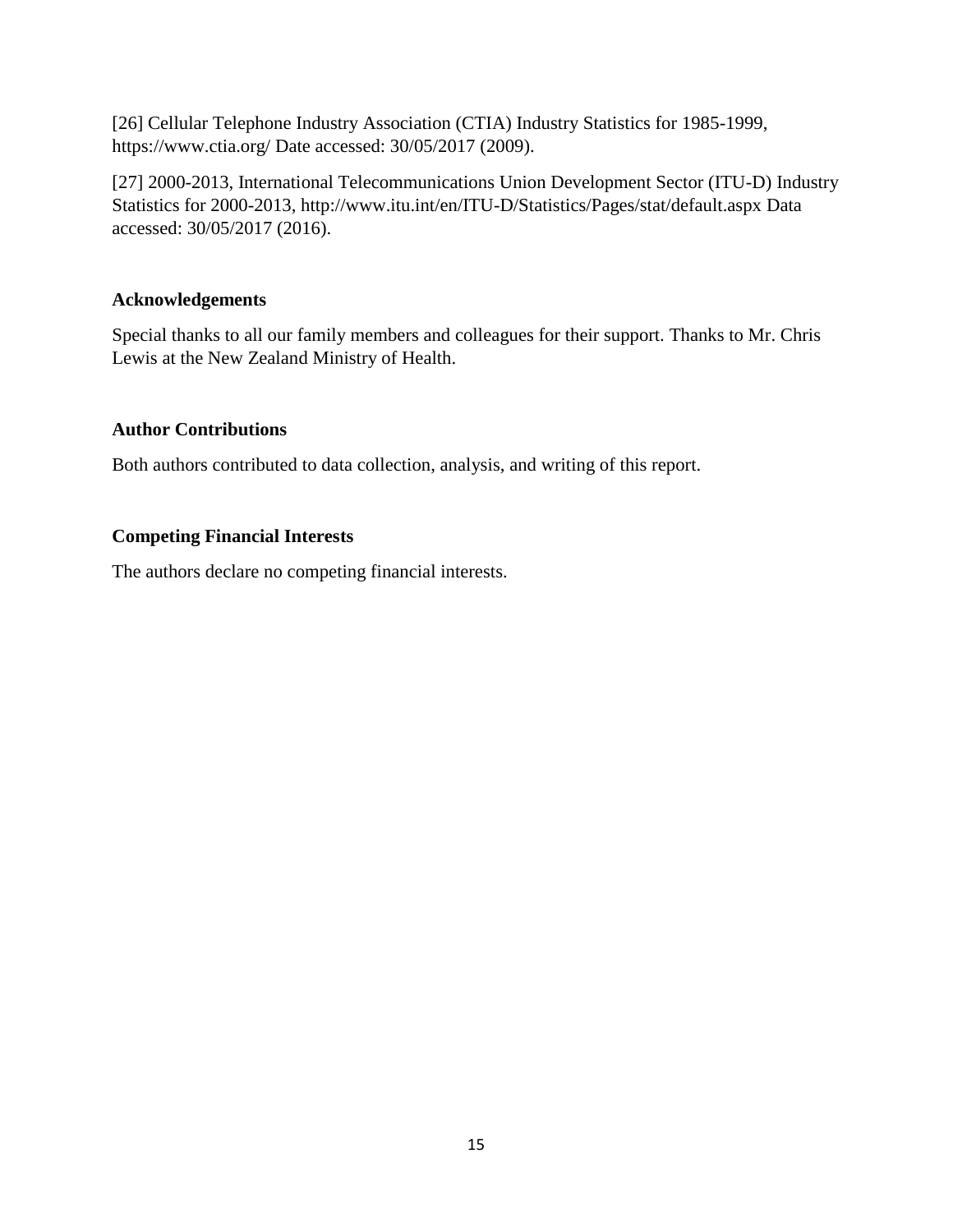## **Increase of Adolescent Cancer Diagnoses in the U.S. Correlated to Cell Phone Subscriptions**

### **A. D. Patrick & B. E. Patrick\***

Stable Isotope Foundation LLC, 1051C NE 6th Street #215, Grants Pass, OR 97526

[alexander.patrick@stableisotopefoundation.org](mailto:alexander.patrick@stableisotopefoundation.org)

\* [brett.patrick@stableisotopefoundation.org](mailto:brett.patrick@stableisotopefoundation.org) [corresponding author]

### **Supplementary Information File**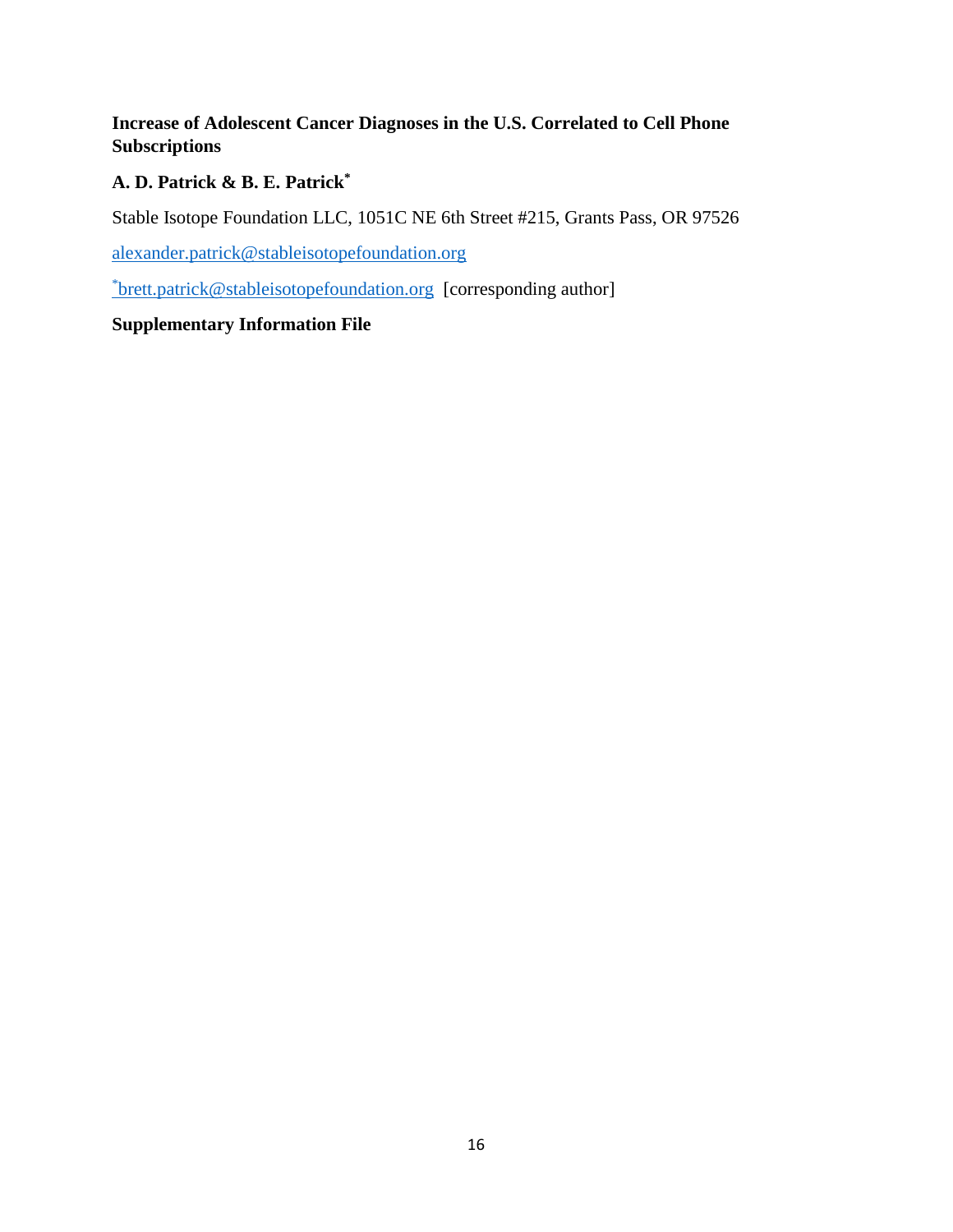| Year | Male      | Female    | Total     |
|------|-----------|-----------|-----------|
| 1973 | 1,608,326 | 1,528,639 | 3,136,965 |
| 1974 | 1,622,114 | 1,537,844 | 3,159,958 |
| 1975 | 1,613,135 | 1,531,063 | 3,144,198 |
| 1976 | 1,624,436 | 1,543,352 | 3,167,788 |
| 1977 | 1,705,916 | 1,620,716 | 3,326,632 |
| 1978 | 1,709,394 | 1,623,885 | 3,333,279 |
| 1979 | 1,791,267 | 1,703,131 | 3,494,398 |
| 1980 | 1,852,616 | 1,759,642 | 3,612,258 |
| 1981 | 1,860,272 | 1,768,966 | 3,629,238 |
| 1982 | 1,885,676 | 1,794,861 | 3,680,537 |
| 1983 | 1,865,553 | 1,773,380 | 3,638,933 |
| 1984 | 1,879,490 | 1,789,651 | 3,669,141 |
| 1985 | 1,927,983 | 1,832,578 | 3,760,561 |
| 1986 | 1,924,868 | 1,831,679 | 3,756,547 |
| 1987 | 1,951,153 | 1,858,241 | 3,809,394 |
| 1988 | 2,002,424 | 1,907,086 | 3,909,510 |
| 1989 | 2,069,490 | 1,971,468 | 4,040,958 |
| 1990 | 2,129,495 | 2,028,717 | 4,158,212 |
| 1991 | 2,101,518 | 2,009,389 | 4,110,907 |
| 1992 | 2,082,097 | 1,982,917 | 4,065,014 |
| 1993 | 2,048,861 | 1,951,379 | 4,000,240 |
| 1994 | 2,022,589 | 1,930,178 | 3,952,767 |
| 1995 | 1,996,355 | 1,903,234 | 3,899,589 |
| 1996 | 1,990,480 | 1,901,014 | 3,891,494 |
| 1997 | 1,985,596 | 1,895,298 | 3,880,894 |
| 1998 | 2,016,205 | 1,925,348 | 3,941,553 |
| 1999 | 2,026,854 | 1,932,563 | 3,959,417 |
| 2000 | 2,076,969 | 1,981,845 | 4,058,814 |
| 2001 | 2,057,922 | 1,968,011 | 4,025,933 |
| 2002 | 2,057,979 | 1,963,747 | 4,021,726 |
| 2003 | 2,093,535 | 1,996,415 | 4,089,950 |
| 2004 | 2,104,661 | 2,007,391 | 4,112,052 |
| 2005 | 2,118,982 | 2,019,367 | 4,138,349 |
| 2006 | 2,182,764 | 2,082,791 | 4,265,555 |
| 2007 | 2,208,071 | 2,108,162 | 4,316,233 |
| 2008 | 2,173,625 | 2,074,069 | 4,247,694 |
| 2009 | 2,113,739 | 2,016,926 | 4,130,665 |
| 2010 | 2,046,561 | 1,952,825 | 3,999,386 |
| 2011 | 2,024,068 | 1,929,522 | 3,953,590 |
| 2012 | 2,021,800 | 1,931,041 | 3,952,841 |
| 2013 | 2,013,108 | 1,919,073 | 3,932,181 |

**Extended Data Table 1: U.S. live births 1973-2013**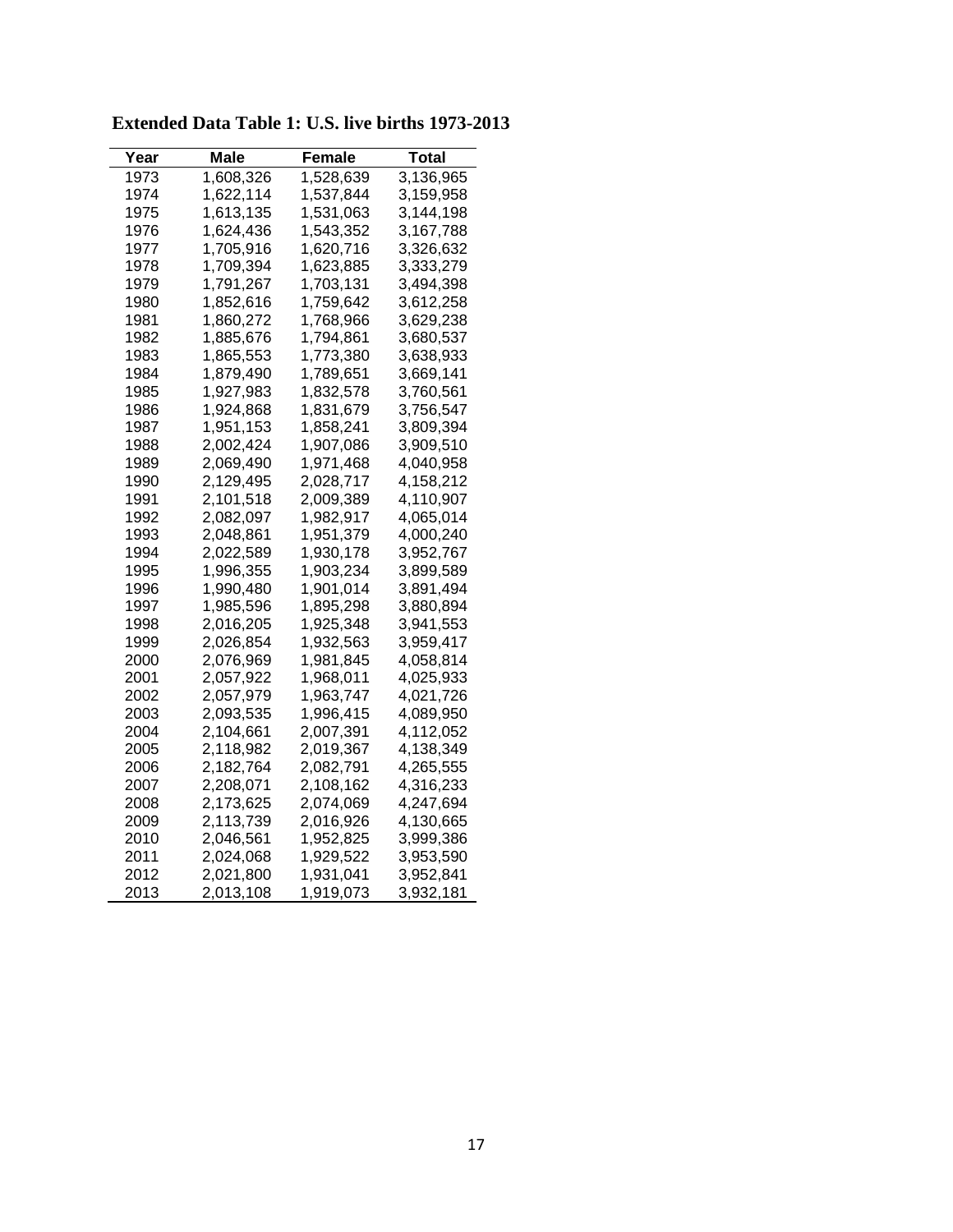| Year | Quantity    |
|------|-------------|
| 1983 |             |
| 1984 |             |
| 1985 | 340,213     |
| 1986 | 681,825     |
| 1987 | 1,230,855   |
| 1988 | 2,069,441   |
| 1989 | 3,508,944   |
| 1990 | 5,283,055   |
| 1991 | 7,557,148   |
| 1992 | 11,032,753  |
| 1993 | 16,009,461  |
| 1994 | 24,134,421  |
| 1995 | 33,785,661  |
| 1996 | 44,042,992  |
| 1997 | 55,312,293  |
| 1998 | 69,209,321  |
| 1999 | 86,047,003  |
| 2000 | 109,478,031 |
| 2001 | 128,500,000 |
| 2002 | 141,800,000 |
| 2003 | 160,637,000 |
| 2004 | 184,819,000 |
| 2005 | 203,700,000 |
| 2006 | 229,600,000 |
| 2007 | 249,300,000 |
| 2008 | 261,300,000 |
| 2009 | 274,283,000 |
| 2010 | 285,118,000 |
| 2011 | 297,404,000 |
| 2012 | 304,838,000 |
| 2013 | 310,698,000 |

**Extended Data Table 2: Industry data for U.S. cell phone subscriptions 1983-2013**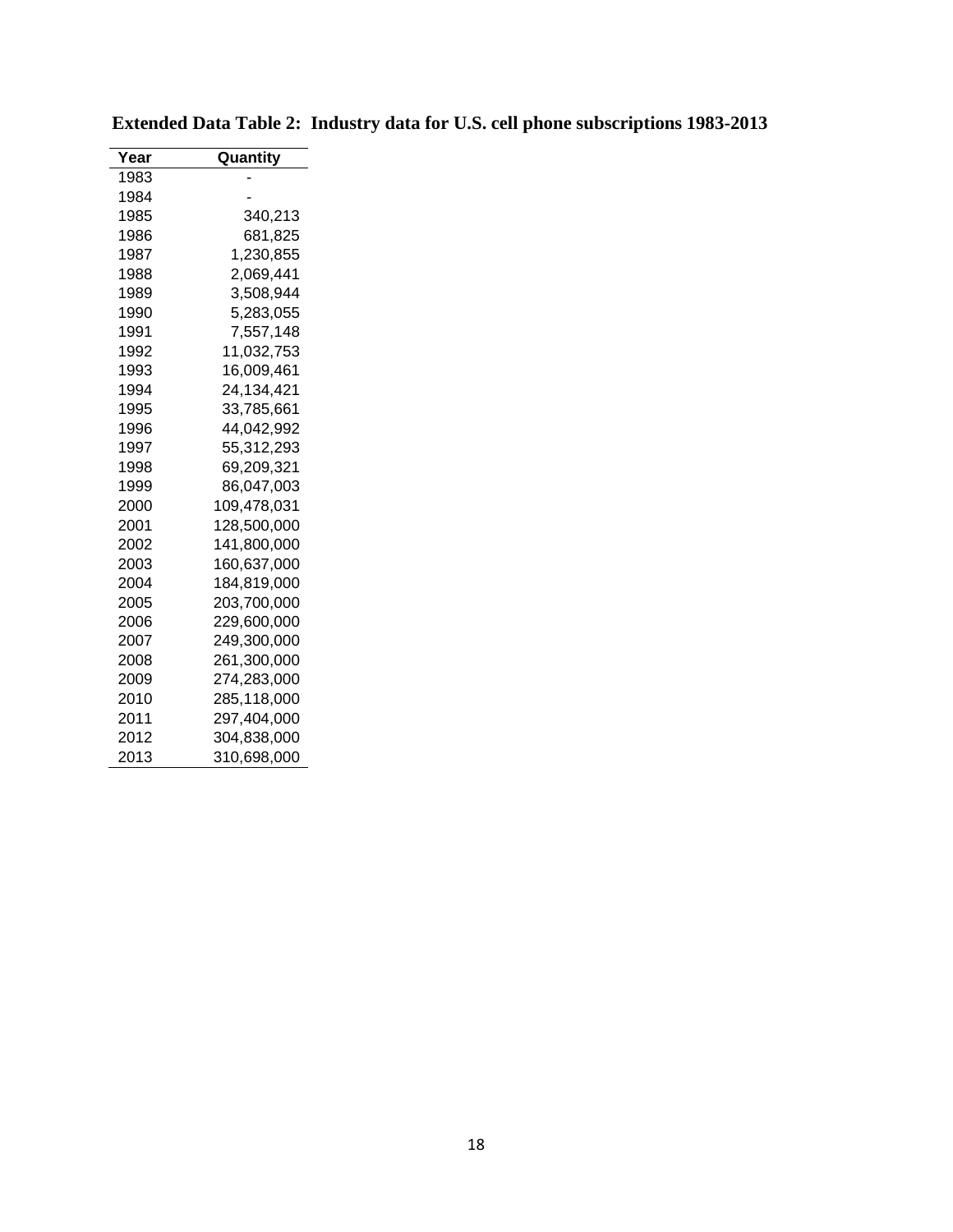| Year of<br>Birth | <b>Diagnoses</b> |
|------------------|------------------|
| 1973             | 132.9            |
| 1974             | 144.0            |
| 1975             | 134.9            |
| 1976             | 136.1            |
| 1977             | 148.8            |
| 1978             | 151.8            |
| 1979             | 149.1            |
| 1980             | 155.6            |
| 1981             | 154.9            |
| 1982             | 152.4            |
| 1983             | 178.6            |
| 1984             | 167.9            |
| 1985             | 172.0            |
| 1986             | 186.1            |
| 1987             | 194.3            |
| 1988             | 193.6            |
| 1989             | 223.5            |
| 1990             | 238.3            |
| 1991             | 283.4            |
| 1992             | 305.5            |
| 1993             | 331.2            |
| 1994             | 365.3            |
| 1995             | 366.4            |
| 1996             | 392.9            |
| 1997             | 454.5            |
| 1998             | 483.8            |
| 1999             | 543.3            |
| 2000             | 548.7            |
| 2001             | 574.5            |
| 2002             | 574.1            |
| 2003             | 562.4            |

**Extended Data Table 3: Cumulative number of cancer diagnoses by age ten per million live births (1973-2013)**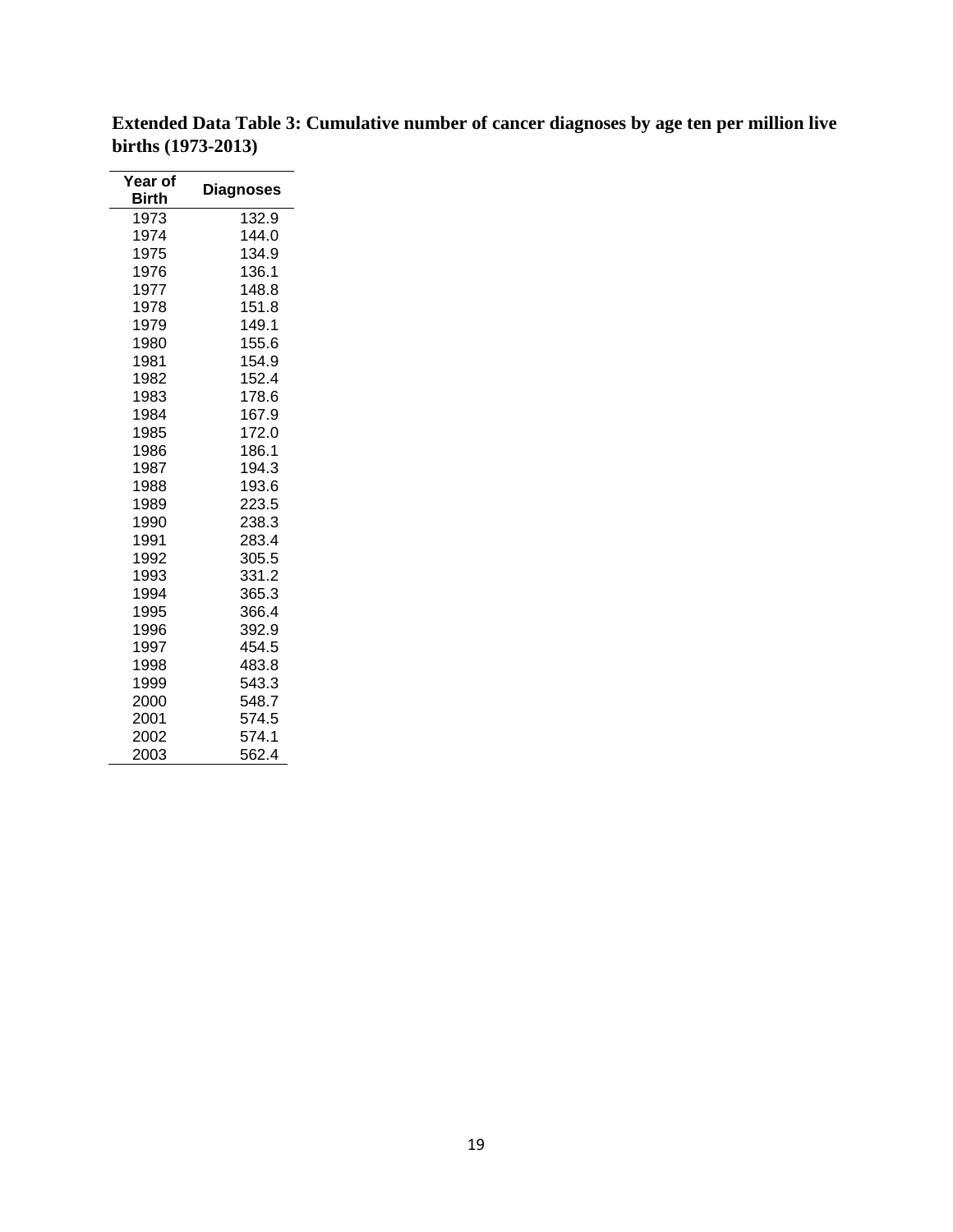| Year of<br><b>Birth</b> | <b>Diagnoses</b> |
|-------------------------|------------------|
| 1973                    | 27.1             |
| 1974                    | 27.5             |
| 1975                    | 24.2             |
| 1976                    | 29.0             |
| 1977                    | 24.3             |
| 1978                    | 30.0             |
| 1979                    | 30.6             |
| 1980                    | 32.4             |
| 1981                    | 30.3             |
| 1982                    | 31.8             |
| 1983                    | 37.6             |
| 1984                    | 38.4             |
| 1985                    | 39.4             |
| 1986                    | 40.2             |
| 1987                    | 45.9             |
| 1988                    | 43.2             |
| 1989                    | 49.7             |
| 1990                    | 53.4             |
| 1991                    | 59.8             |
| 1992                    | 62.0             |
| 1993                    | 68.7             |
| 1994                    | 81.5             |
| 1995                    | 88.5             |
| 1996                    | 88.7             |
| 1997                    | 97.4             |
| 1998                    | 100.5            |
| 1999                    | 115.2            |
| 2000                    | 119.2            |
| 2001                    | 110.8            |
| 2002                    | 109.9            |
| 2003                    | 115.6            |

**Extended Data Table 4: Cumulative number of glioma diagnoses by age ten per million live births (1973-2013)**